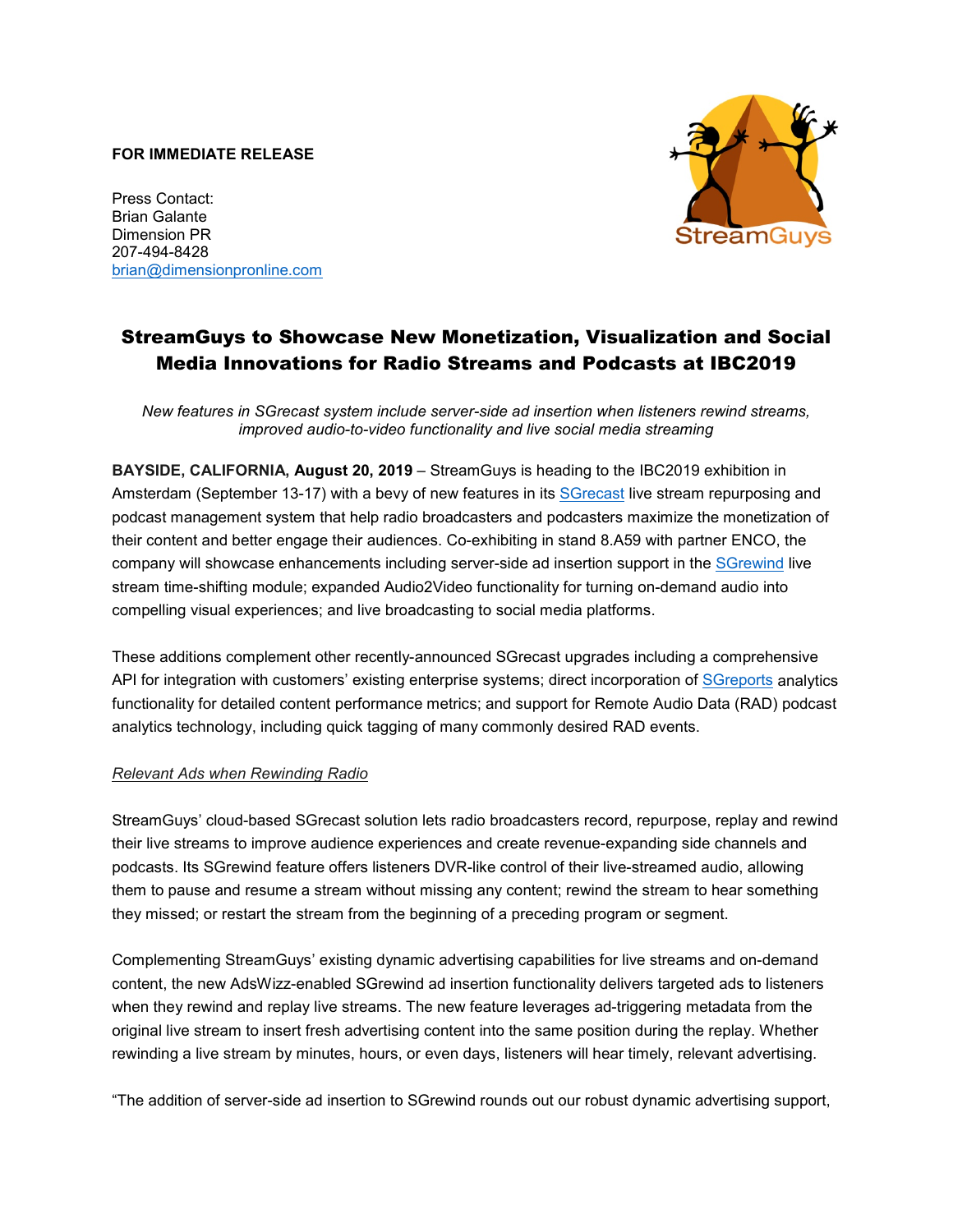enabling broadcasters and producers to target ads across their live streams, on-demand content, and now linear replays," said Jason Osburn, executive vice president, StreamGuys. "Instead of hearing the same ad again after rewinding a stream, a listener could hear a spot from a completely different advertiser, thus providing further revenue opportunities for the broadcaster. And even if a listener rewinds by a few days, he or she shouldn't hear an ad for an event or promotion that is already over."

### *Bolstering Audio with Video*

SGrecast's expanded Audio2Video features provide users with greater control and more customization options when turning their on-demand audio content into compelling video clips. The new toolset and editing interface enable broadcasters and podcasters to creatively craft the look and feel of the videos they create from their audio, combining the auditory source with graphics, custom text, visual waveforms, motion backgrounds and transitions. The Audio2Video functionality can also be seamlessly integrated with ENCO's enCaption4 automated captioning system to overlay captions of the audio.

"Social media is one of the most important outlets for content providers to engage their audiences, and video is a powerful way of attracting and retaining followers," said Osburn. "While our expanded Audio2Video features can be applied to any length of content, they are particularly effective in turning short-form content such as sports, news and talk segments into catchy visual experiences for repurposing to social platforms and promoting their brand."

### *Bringing Live Streams to Social Media*

While the new Audio2Video capabilities focus on bringing on-demand content to social media networks, StreamGuys will also provide IBC attendees with a sneak preview of upcoming SGrecast capabilities for live broadcasting to social outlets. Customers will be able to ingest their existing live broadcast streams into SGrecast; overlay them in real time with elements such as a graphic or waveform; and immediately rebroadcast them to all of their social media platforms. Users will also be able to create scheduled linear rebroadcasts of archived content and deliver them to social media channels as live streams, enabling them to repurpose existing material into live-like experiences to attract new audiences.

"Customers using our managed CDN services can already deliver their live streams to social networks, but our upcoming new functionality will give our users more control, providing access to their archives to create linear rebroadcasts while letting them customize the visual presentation of the audio," concluded Osburn. "We look forward to discussing this upcoming feature with IBC attendees and getting their feedback as we finalize its development."

## **About StreamGuys, Inc.**

In business since 2000, StreamGuys is an industry-leading service provider of live and on-demand streaming, podcasting delivery, and software-as-a-service (SaaS) toolsets for enterprise-level broadcast media organizations. The company brings together the industry's best price-to-performance ratio, a robust and reliable network, and an infinitely scalable cloud-based platform for clients of any size to process, deliver, monetize and playout professional streaming content. StreamGuys supports many of the world's largest Podcasts, global TV and radio broadcasters, video and audio production companies,